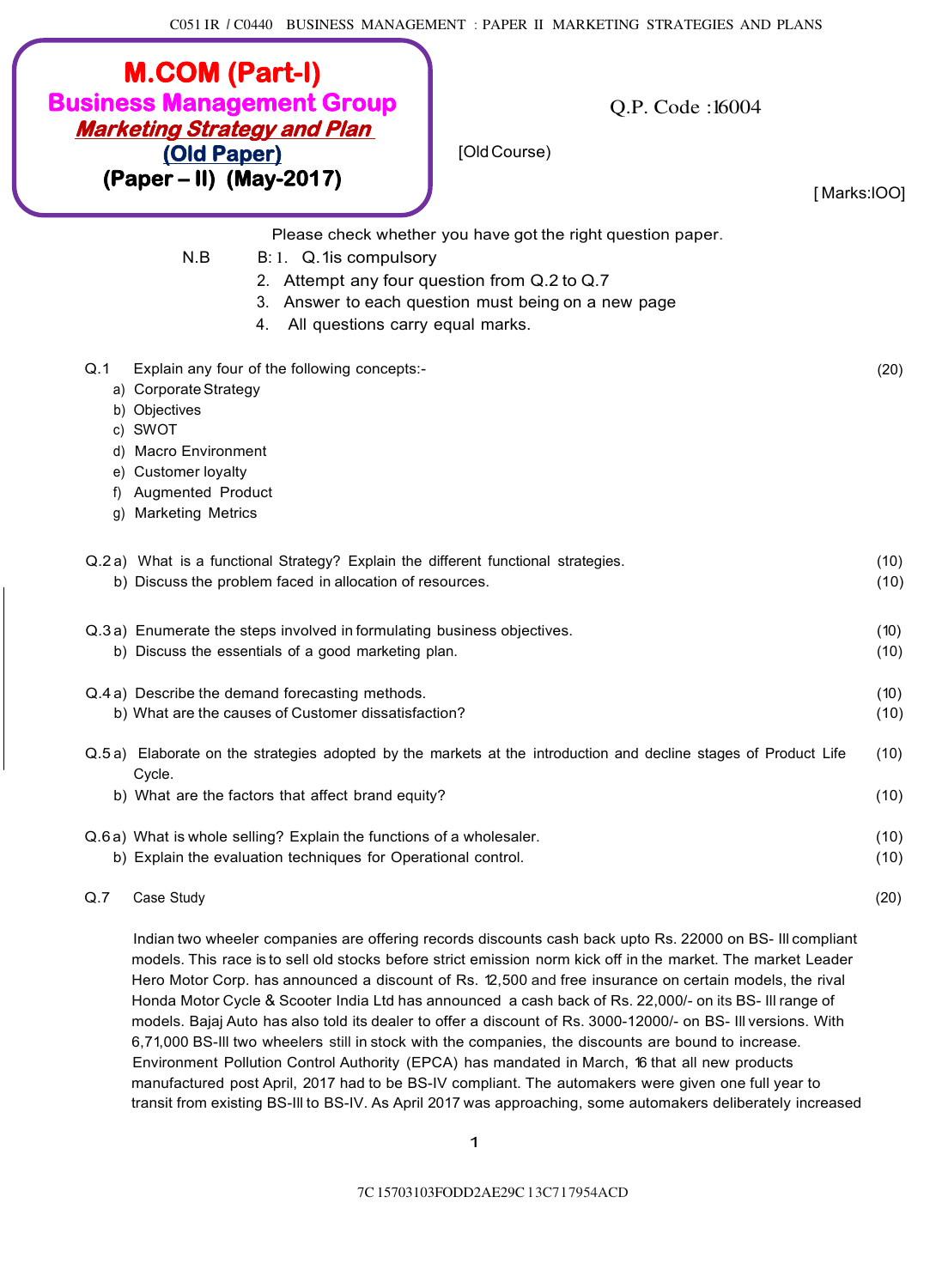## **Q.P. Code :16004**

production of BS- III compliant two wheelers, instead of winding up the production. They choose to do so for the purpose of building higher stocks with the dealers with BS III compliant two wheelers.

### Questions:

a) It is ethically correct for automakers to sell BS-III compliant models post April 2017 by offering discounts to clear the outstanding stock with the dealer. Express your opinion.

**Q.P. Code 156034**<br>
Production of 35-ill complete throw whereas, it states of wholetic up the scotic in The clooke to too to<br>for the production interest and particular activities the production interest and the scotic cont Constructions and analysis advertised on the constraints of the constraints in the constraints of the constraints of the constraints of the constraints of the constraints of the constraints of the constraints of the cons CONTR.COMO RUSING NATIONATE PARTIE IN VARIOTTEN CITY ATTENTS AND IS AN<br>
DICACCION CENT IN CONSULTATION CONTRACTOR CONTRACTOR CONTRACTOR CONTRACTOR CONTRACTOR CONTRACTOR CONTRACTOR DE<br>
DICACCION CENT IN CONSULTATION CONTRAC 2CR11R//CNAD IRLS/R/2C670302013ACM/VIENTER/TRAVIENTER/STRACT/TRAVIENTER/STRACT/TRAVIENTER/STRACT/TRAVIENTER/STRACT/TRAVIENTER/STRACT/TRAVIENTER/STRACT/TRAVIENTER/TRAVIENTER/STRACT/TRAVIENTER/STRACT/TRAVIENTER/TRAVIENTER/ 7C1157(1303) POISINESS MAXIMUMS/T: PITAREL MAXIMUMS/TOTENCOOLSED<br>
THE CHEMICAL CONSULTATION TO THE CHEMICAL CONSULTATION CONSULTATION CONSULTATION<br>
FOR THE CHEMICAL CONSULTATION CONSULTATION CONSULTATION CONSULTATION<br>
THE 7C15703103F0DD2AE29C13C717954ACD7C15703103F0DD2AE29C13C717954ACD7C15703103F0DD2AE29C13C717954ACD7C15703103F0DD2AE29C13C717954ACD7C15703103F0DD2AE29C13C717954ACD7C15703103F0DD2AE29C13C717954ACD COLIST CHE U.S. INCORPORATION : TAN LAT INVESTIGATION STATISTICATION CONTINUES ACTIVITY CONTINUES ACTIVITY CONTINUES ACTIVITY CONTINUES ACTIVITY CONTINUES ACTIVITY CONTINUES ACTIVITY CONTINUES ACTIVITY CONTINUES ACTIVITY C COLIST CHE U.S. INCORPORATION : TAN LAT INVESTIGATION STATISTICATION CONTINUES ACTIVITY CONTINUES ACTIVITY CONTINUES ACTIVITY CONTINUES ACTIVITY CONTINUES ACTIVITY CONTINUES ACTIVITY CONTINUES ACTIVITY CONTINUES ACTIVITY C COLIST CHE U.S. INCORPORATION : TAN LAT INVESTIGATION STATISTICATION CONTINUES ACTIVITY CONTINUES ACTIVITY CONTINUES ACTIVITY CONTINUES ACTIVITY CONTINUES ACTIVITY CONTINUES ACTIVITY CONTINUES ACTIVITY CONTINUES ACTIVITY C COLIST CHE U.S. INCORPORATION : TAN LAT INVESTIGATION STATISTICATION CONTINUES ACTIVITY CONTINUES ACTIVITY CONTINUES ACTIVITY CONTINUES ACTIVITY CONTINUES ACTIVITY CONTINUES ACTIVITY CONTINUES ACTIVITY CONTINUES ACTIVITY C COLIST CHE U.S. INCORPORATION : TAN LAT INVESTIGATION STATISTICATION CONTINUES ACTIVITY CONTINUES ACTIVITY CONTINUES ACTIVITY CONTINUES ACTIVITY CONTINUES ACTIVITY CONTINUES ACTIVITY CONTINUES ACTIVITY CONTINUES ACTIVITY C COLIST CHE U.S. INCORPORATION : TAN LAT INVESTIGATION STATISTICATION CONTINUES ACTIVITY CONTINUES ACTIVITY CONTINUES ACTIVITY CONTINUES ACTIVITY CONTINUES ACTIVITY CONTINUES ACTIVITY CONTINUES ACTIVITY CONTINUES ACTIVITY C COLIST CHE U.S. INCORPORATION : TAN LAT INVESTIGATION STATISTICATION CONTINUES ACTIVITY CONTINUES ACTIVITY CONTINUES ACTIVITY CONTINUES ACTIVITY CONTINUES ACTIVITY CONTINUES ACTIVITY CONTINUES ACTIVITY CONTINUES ACTIVITY C TENER (CICH) BURSINGS AND ONLINER TRYING IN DEVICE THE COORDINATIONS TO CONTINUES ACROSSOBATIONS TO CONTINUES ACROSSOBATIONS TO CONTINUES ACROSSOBATIONS TO CONTINUES ACROSSOBATIONS TO CONTINUES ACROSSOBATIONS TO CONTINUES 1.0011X/C1549 BUSINESS SUCH CALINERY PAYRICAL BUSINESTING CONCILERED CONCILERED SUCH CALINERS SUCH CALINERS CONCILERED CONCILERED CONCILERED CONCILERED CONCILERED CONCILERED CONCILERED CONCILERED CONCILERED CONCILERED CO COSTIEFICOND III.APONSO SEVERENDING : FROPINET INVERSITENTS FERICING ARD PLANS<br>
Productor de S. III apopulare transformation de Artista (metalographical productor de S. III apopulare antique antique antique and according CISCUS (TOMA) RUNINGWAYA/AEA29C/CHEMORY<br>
2CP. Code 256004<br>
and using the SUND interaction of the Michael Hard and Company and Company and Company and Company and Company<br>Constraints a specific process and constraints and ("15°C13. (ΟΥΑ) ΒΙΣΒΑΡΧΑΤΑΙ ΑΝΑΛΟΓΙΚΡΑΤ ΡΑΣΡΙΚΗΙ ΜΑΣΒΑΡΤΑΤΑΣ STRLATIONERS AND PRASS<br>
(D.P. Code 156004<br>
(Distribute of U.B. III) (Programment Wood works who was abute a state of a state of a state of a state of a<br>contin 2C1511312 COMID: RUSSINSS MANAGEMENT : PATER III MARKETENG STRATEGIES ASIDITAS<br>
INDICATION FOR IN CONSULTANT THE VIDEO CONSULTANT IN CONSULTANT IN CONSULTANT IN CONSULTANT IN CONSULTANT IN CONSULTANT IN CONSULTANT IN CONS 7C118.12. (2014) DISSIDEES SARKAVIDENDENT: ENVERENT SACRIFICINES ARRANTICINES SARKAVIDENT SACRIFICINES SARKAVIDENT SACRIFICINES SARKAVIDENT SACRIFICINES SARKAVIDENT SACRIFICINES SARKAVIDENT SACRIFICINES SARKAVIDENT SACRIF b) If you were in auto business, What would have been your strategy from March, 16 to March, 17 to cope up with the new government regulation.

\_\_\_\_\_\_\_\_\_\_\_\_\_\_\_\_\_\_\_\_\_\_\_\_\_\_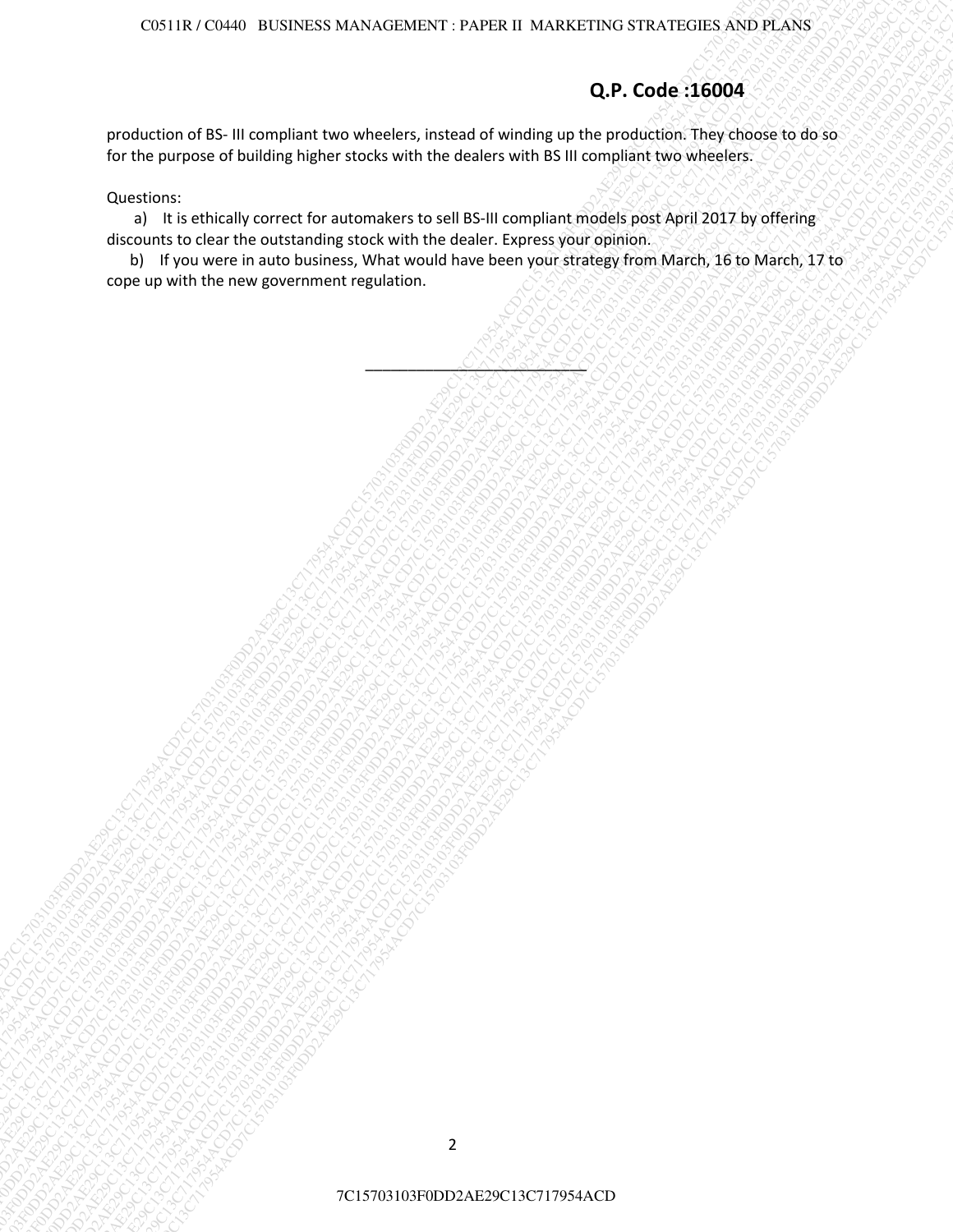## **Q.P. Code :16004**

# [मराठी ǽपाांतर]

## **[Time: 3 Hours]** *SSSSSSSSSS* **[Marks:100]**

- **N.B: १**. **प्रश्न १ अननवार्य आहे.**
	- **२**. **प्रश्न क्र. २ ते ७ मधिल कोणतेही ४ प्रश्न सोडवा.**
	- **३**. **प्रत्र्ेक प्रश्नाचे उत्तर नवीन पानावर ललहा.**
	- ४. सर्व प्रश्नांना समान गुण आहेत.
	- **५**. **इांग्रेजी प्रश्न प्रमाण मानावेत.**
- प्र.१ खालीलपैकी कोणत्याही चार संकल्पना स्पष्ट करा.
	- अ) संघटनीय डावपेच
	- ब) उद्दिष्ट्ये
	- क) स्वॉट
	- ड) स्थुल पर्यावरण
	- इ) ग्राहक ननष्ठा
	- फ) वाढीव लाभ वस्तू (Augmented )
	- ग) विपणन मिटर

|  |  |  | प्र.२ अ) कार्यात्मक डावपेच कोणते आहेत? विविध कार्यात्मक डावपेच स्पष्ट करा. |  |
|--|--|--|----------------------------------------------------------------------------|--|
|--|--|--|----------------------------------------------------------------------------|--|

|       |                |                                                                                                                                                   |                                                             | Q.P. Code: 16004 |
|-------|----------------|---------------------------------------------------------------------------------------------------------------------------------------------------|-------------------------------------------------------------|------------------|
|       |                | [मराठी रुपांतर]                                                                                                                                   |                                                             |                  |
|       |                | [Time: 3 Hours]                                                                                                                                   |                                                             | [Marks:100]      |
|       | N.B:           | १. प्रश्न १ अनिवार्य आहे.                                                                                                                         | Please check whether you have got the right question paper. |                  |
|       |                |                                                                                                                                                   | २. प्रश्न क्र. २ ते ७ मधिल कोणतेही ४ प्रश्न सोडवा.          |                  |
|       |                | 3. प्रत्येक प्रश्नाचे उत्तर नवीन पानावर लिहा.                                                                                                     |                                                             |                  |
|       |                | ४. सर्व प्रश्नांना समान गुण आहेत.                                                                                                                 |                                                             |                  |
|       |                | ५. इंग्रेजी प्रश्न प्रमाण मॉनावेत.                                                                                                                |                                                             |                  |
| प्र.१ |                | खालीलपैकी कोणत्याही चार संकल्पना स्पष्ट करा.                                                                                                      |                                                             | २०               |
|       |                | अ) संघटनीय डावपेच                                                                                                                                 |                                                             |                  |
|       | ब) उद्दिष्ट्ये |                                                                                                                                                   |                                                             |                  |
|       | क) स्वॉट       | ड) स्थुल पर्यावरण                                                                                                                                 |                                                             |                  |
|       |                | इ) ग्राहक निष्ठा                                                                                                                                  |                                                             |                  |
|       |                | फ) वाढीव लाभ वस्तू (Augmented)                                                                                                                    |                                                             |                  |
|       |                | ग) विपणन मिटर                                                                                                                                     |                                                             |                  |
|       |                | प्र.२ अ) कार्यात्मक डावपेच कोणते आहेत? विविध कार्यात्मक डावपेच स्पष्ट करा.                                                                        |                                                             | १०               |
|       |                | ब) सामग्री वितरणातील विविध समस्यांची चर्चा करा.                                                                                                   |                                                             | १०               |
|       |                | प्र.3 अ) व्यवसाय उद्दिष्ट्ये ठरविण्यामध्ये समाविष्ट होणाऱ्या विविध पायऱ्या विशद करा.                                                              |                                                             | १०               |
|       |                | ब) चांगल्या विपणन योजनेसाठी आवश्यक असणाऱ्या घटकांची चर्चा करा.                                                                                    |                                                             | १०               |
|       |                | प्र.४ अ) मागणी अंदाज ठरविण्याच्या पद्धतींचे वर्णन करा.                                                                                            |                                                             | १०               |
|       |                | ब) ग्राहकांच्या असमाधानाची कारणे कोणती आहेत?                                                                                                      |                                                             | १०               |
|       |                | प्र.५ अ) वस्तू जीवन चक्राच्या प्रारंभीची अवस्था आणि उतरणीची अवस्था या टप्प्यांवर विपणन कर्त्यांकडून वापरल्या १०<br>जाणाऱ्या डावपेचांचे वर्णन करा. |                                                             |                  |
|       |                | ब) मुद्रा मालकी परिणाम करणारे घटक कोणते आहेत?                                                                                                     |                                                             | १०               |
|       |                |                                                                                                                                                   |                                                             |                  |
|       |                |                                                                                                                                                   | 3                                                           |                  |
|       |                |                                                                                                                                                   | 7C15703103F0DD2AE29C13C717954ACD                            |                  |
|       |                |                                                                                                                                                   |                                                             |                  |

- प्र.४ अ) मागणी अांदाज ठरववण्याच्या पद्धतीांचȯ वणान करा. १०
	- ब) ग्राहकांच्या असमाधानाची कारणे कोणती आहेत? १० १० व्या परिवर्तन काळा असमाधानाची १० १० व्या परिवर्तन काळा असम
- प्र.५ अ) वस्तू जीवन चक्राच्या प्रारश्मीची अवस्था आणि उतरणीची अवस्था या टप्प्यावर विपणन कत्योकडून वापरल्या १० जाणाऱ्या डावपेचांचे वर्णन करा.
	- ब) मद्रा मालकी परिणाम करणारे घटक कोणते आहेत? अब १० १० अपनी सम्राट पर १० था